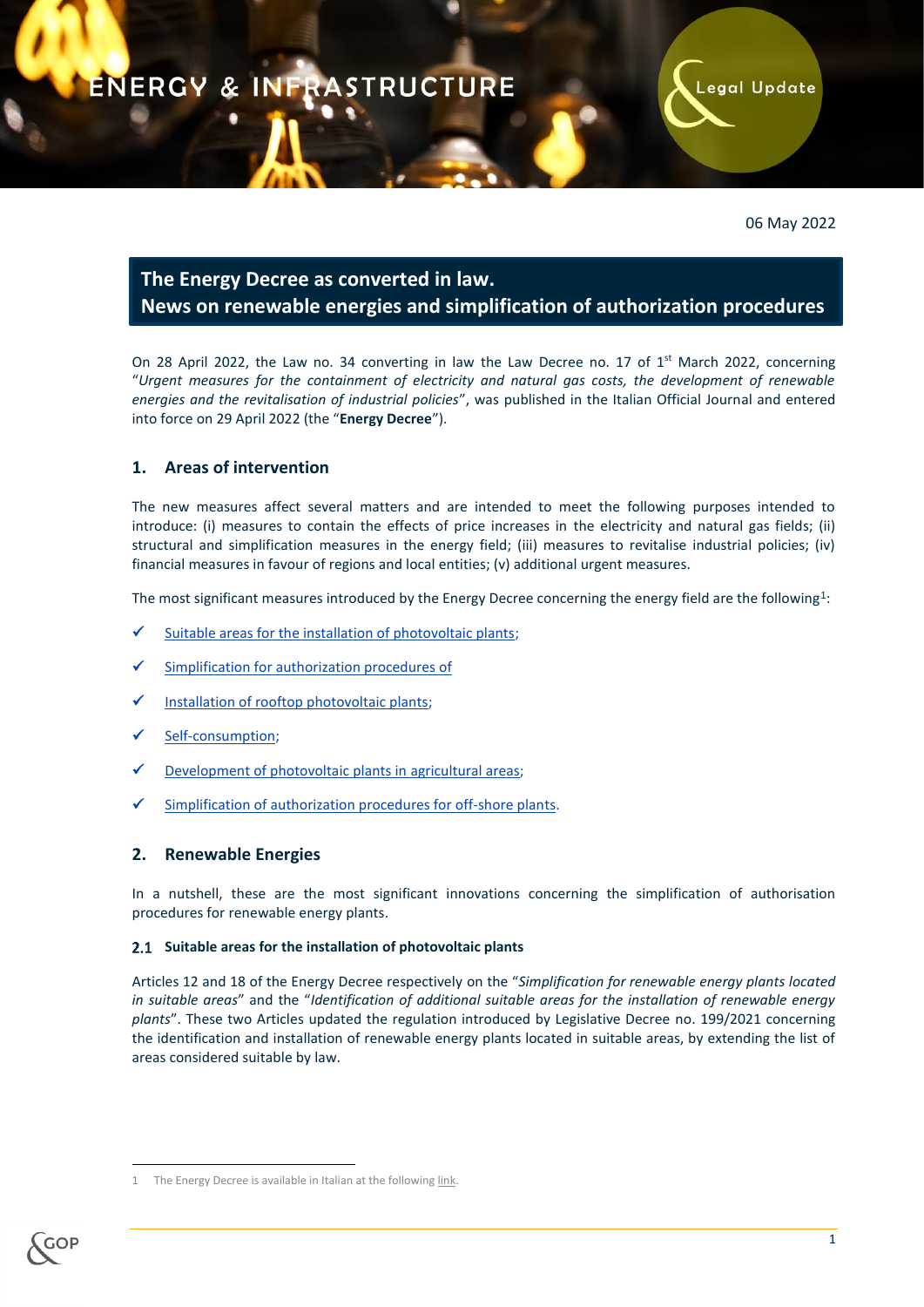

- **Update of the Guidelines for the authorization of renewable energy plants**: following the implementation of the state and regional regulation for the identification of suitable areas for the installation of renewable energy plants, the Guidelines for the authorization of renewable energy plants will be updated with a specific decree of the Ministry for Ecological Transition in accordance with the Ministry of Culture prior agreement within the unified conference.
- **Identification of suitable areas**: when defining the criteria and principles for the identification of suitable areas, privilege must be accorded to areas for industrial and artisan use for services and logistic.
- **Suitable areas by law**: until the identification of suitable areas by interministerial decrees, the following areas are considered suitable for the installation of renewable energy plants by law:
	- areas where photovoltaic plants are already installed on which substantial modifications are carried out for renovation, upgrading or complete reconstruction;
	- agricultural areas not more than 300 meters away from areas of industrial use;
	- areas inside industrial facilities and factories as well as areas classified as agricultural within a perimeter no more than 300 meters away from the same plant or establishment;
	- areas located near the highway network within a distance of no more than 150 metres;
	- areas and facilities available to the companies of the Italian State Railways Group (*gruppo Ferrovie dello Stato*) and to railway infrastructure, and highway concession operators.
- **Nature of the opinion of the competent landscape authority in the Environmental Impact Assessment (EIA) procedure**: the opinion of the landscape competent authority is **mandatory and non-binding** in the authorization procedures for renewable energy plants to be located in suitable areas, **including procedures for the adoption of the EIA determination.**
- **Authorisation procedures for plants located in suitable areas**: for the construction and operation of the newly built photovoltaic plants in the suitable areas and the ancillary works, as well as for the upgrade, refurbishment and complete reconstruction of existing photovoltaic plants and ancillary works (without affecting the interested area), the authorization procedures are regulated as follows:
	- a) **plants with a power capacity up to 1 MW**: the sworn declaration of commencement of works (*Dichiarazione di Inizio Lavori Asseverata*) (the "**DILA**") applies to all works to be carried out on areas in the availability of the applicant;
	- b) **plants with a power capacity of more than 1 MW and up to 10 MW**: application of the simplified authorization procedure (*Procedura Abilitativa Semplificata*) (the "**PAS**");
	- c) **plants with a power capacity exceeding 10 MW**: application of the Single Authorization procedure (*Autorizzazione Unica*) (the "**AU**").

**Please note** that the authorization procedures described herein are also applicable, if requested by the applicant, to proceedings pending as of the date of entry into force of the Energy Decree<sup>2</sup>.

**.** 

<sup>2</sup> Without prejudice to the special regulation provided for in relation to: (i) photovoltaic plants with a power capacity up to 20 MW located in specific areas, such as those intended for industrial use, decommissioned landfills, quarries not subject to further exploitation (as provided for under Art. 6, paragraph 9-*bis* of the Legislative Decree no. 28/2011); (ii) modifications and replacement of photovoltaic plants' modules involving a variation in service volumes of no more than 15% and a variation in the maximum height aboveground of no more than 20% and for plants on buildings, interventions of replacement of photovoltaic plants' modules that do not involve changes or that involve decreasing variation in the angle between the plane of photovoltaic plants' modules and the plane of the surface on which the modules are located (as provided for under Art. 6-*bis* of the Legislative Decree no. 28/2011); (iii) the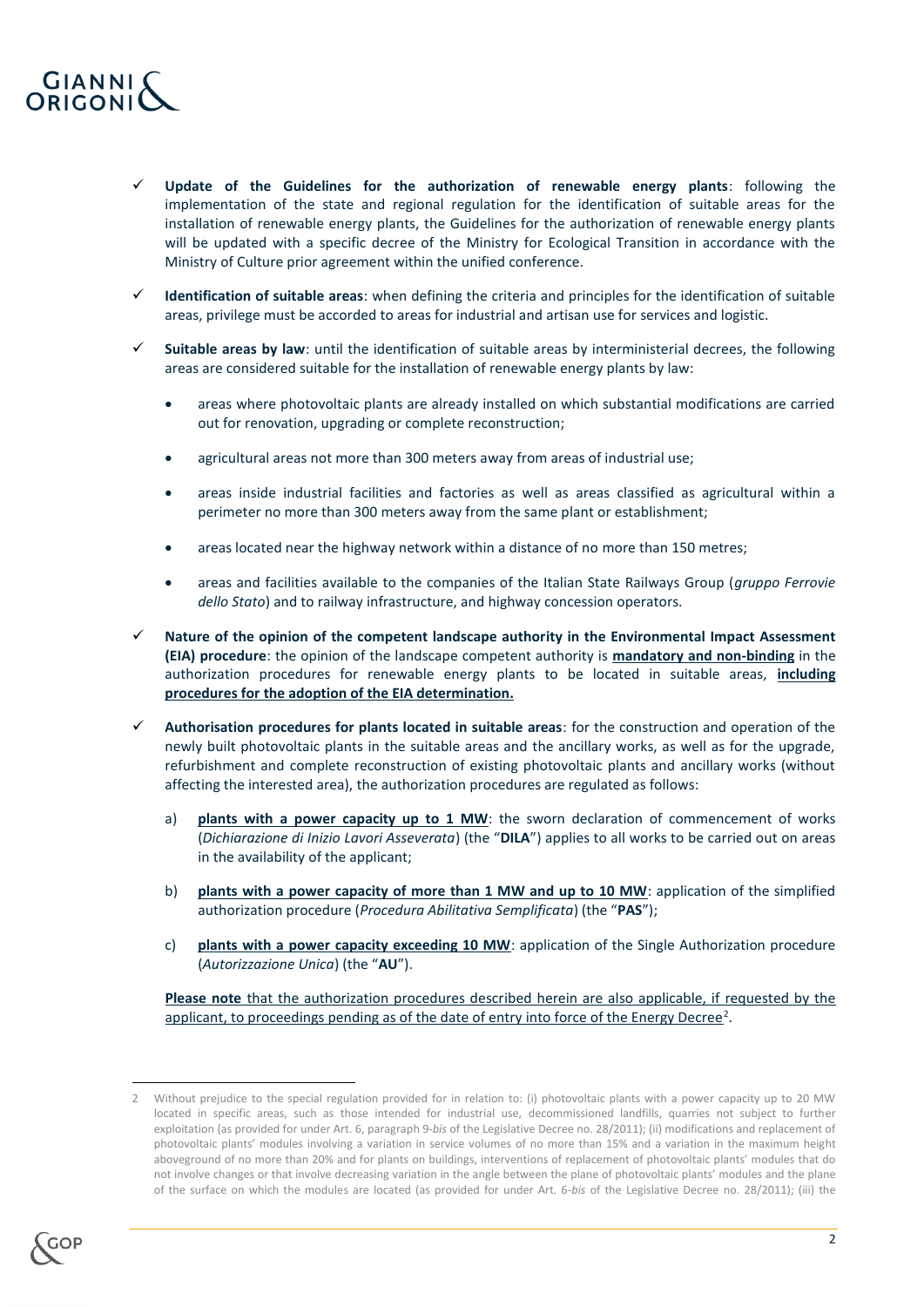

 **Transitory regulations**: pending the identification of suitable areas, the plants located in unrestricted areas and not included in areas declared as unsuitable under regional regulations, in relation to which an authorisation procedure is pending, at the date of the publication of the Energy Decree, are subject to the authorisation procedure provided for under Art. 22 of Legislative Decree no. 199/2021<sup>3</sup>.

#### <span id="page-2-0"></span>**Simplification for authorization procedures of renewable energy plants**

Art. 9, on "*Simplification for the installation of renewable energy plants*", has simplified the authorization procedures.

- **Simplification for the modification works on renewable energy plants**: in case of non-substantial changes that involve an increase in installed power **and the need for additional related works without increasing the occupied area**, the implementation of related works is subject to DILA under Art. 6-*bis* of Legislative Decree no. 28/2011.
- **Extension of PAS to interconnection works in high voltage**: the PAS **is also applied for the implementation of interconnection facilities to the high and medium voltage electricity grid** related to photovoltaic plants with a power capacity up to 20 MW located in areas of industrial, productive or commercial use, as well as in landfills or closed landfills lots not susceptible to further exploitation, for which the competent authority for the issuance of the authorization has certified the completion of the environmental restoration activities.
- **PAS for installations of up to 10 MW in suitable areas**: the PAS is also applied to projects for new photovoltaic plants to be built in suitable areas with a power capacity up to 10 MW.
- **PAS for agrivoltaic plants**: the PAS also applies to agrivoltaic plants that implement innovative integrative solutions with the assembly of modules elevated from the ground with the possibility of rotation **located no more than 3 km away from areas of industrial, artisanal and commercial use**.
- **Thresholds for the screening EIA procedure**: In case of:
	- (i) Photovoltaic plants with a power capacity up to 20 MW located in areas for industrial, productive or commercial use as well as in landfills or closed and restored landfills lots or in quarries or quarry lots not susceptible to further exploitation for which the competent authority for the issuance of the authorization has certified the completion of the environmental restoration activities;
	- (ii) Projects for new photovoltaic plants with a power capacity up to 10 MW to be built in suitable areas;
	- (iii) Agrivoltaic plants that are no more than 3 kilometers away from areas of industrial, artisan and commercial use.

If the applicant declares that the areas are located outside the areas considered sensitive and / or vulnerable to territorial or landscape transformations pursuant to letter f) of Annex 3 to the Ministerial Decree of 10 September 2010, the threshold for the screening EIA procedure is raised to 20 MW.

<sup>3</sup> Art. 22 of the Legislative Decree no. 199/2021 provides that in authorization procedures for the construction of plants on suitable areas (i) the opinion of the competent landscape authority is mandatory but no-binding and (ii) the procedural time limits are reduced by one third.



1

installation of photovoltaic and thermic plants on buildings / structures and /or manufacturers aboveground other than building and works functional to the connection to the electricity grid (as provided for under Art. 7-*bis*, paragraph 5).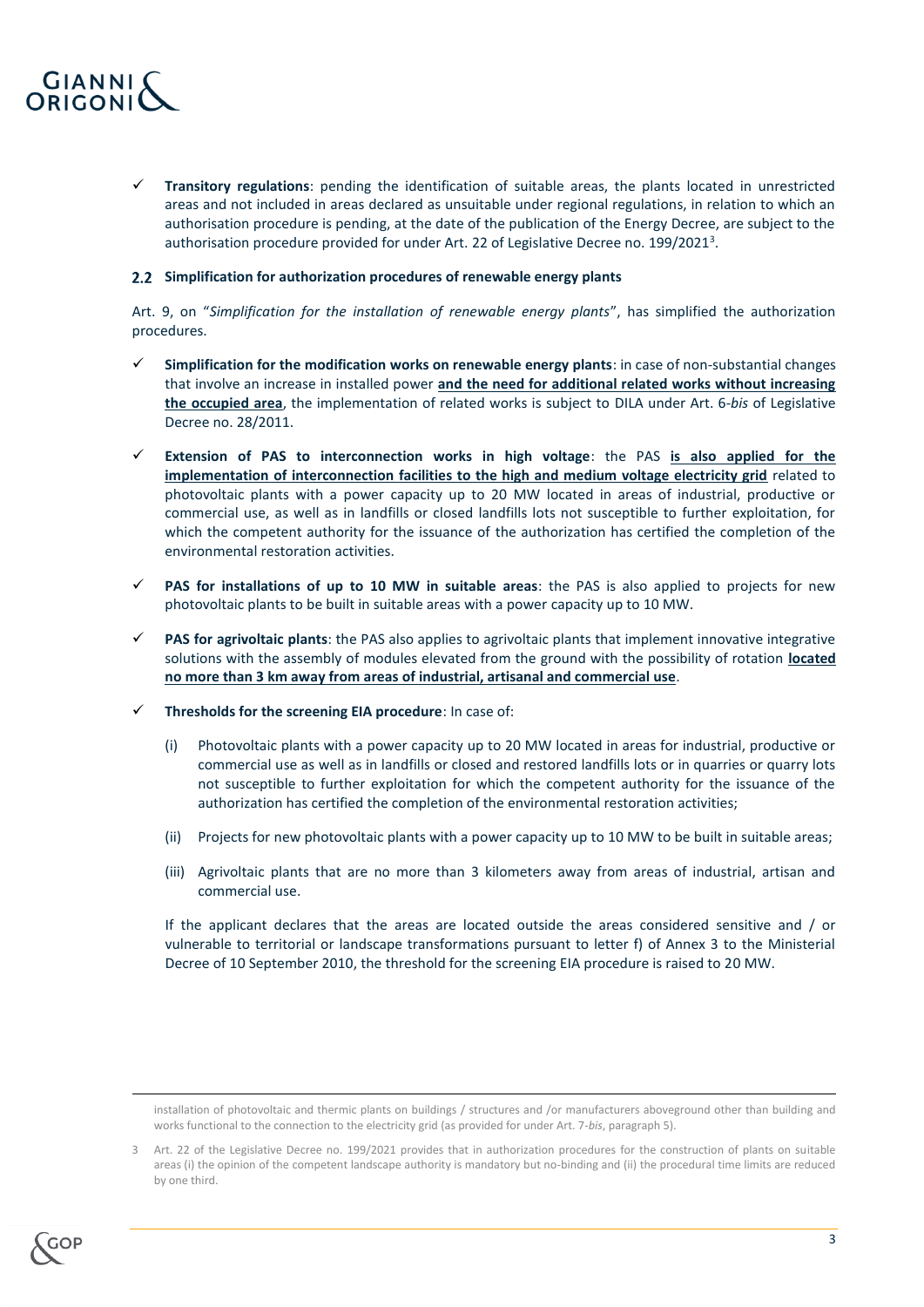

 **Application of DILA to photovoltaic plants with on-shore modules with an electricity power of less than 1 MW in suitable areas**: the DILA is applied to photovoltaic plants with on-shore modules with an electricity power of less than 1 MW, as well as the ancillary works and the infrastructures required for the construction and operation of the plants located in suitable areas, which are not subject to the protection provisions under the Code of Cultural Heritage and Landscape and outside the areas of historical, artistic and environmental interest (Zone A under Art. 2 of Ministerial Decree no. 1444/1968), for the realization of which no expropriation procedures are needed.

#### <span id="page-3-0"></span>**Installation of rooftop photovoltaic plants**

 **Simplification for the installation of rooftop photovoltaic plants**: pursuant to Art. 9, paragraph 1, the installation, by any means, even in areas of historical, artistic and environmental interest (Zone A pursuant to Art. 2 of Ministerial Decree no. 1444/1968), of photovoltaic and thermic plants on buildings, or structures, and manufactures aboveground other than buildings, **including structures, manufactures and buildings already located within ski resorts, and the implementation of works required for the interconnection to the grid in such buildings or structures and manufactures, as well as in their appurtenances, including any upgrade or adjustment of the grid outside the areas of the same buildings, structures and manufactures, are considered to be ordinary maintenance interventions and are not subject to the acquisition of permits, authorizations or any other acts of approval**, including those provided for under the Code of Cultural and Heritage and Landscape.

However, in case of plants located on buildings and in areas considered of significant public interest by a specific administrative measure, the installation of plants is permitted subject to authorization issued by the competent authority.

Such authorization is not necessary – therefore the abovementioned provisions for ordinary maintenance interventions apply – in case of installation of modules integrated in the rooftops that are not visible from outdoor public spaces and panoramic viewpoints, except for rooftops whose coverings are made of traditional local materials.

 **Single application ("Modello Unico") for plants with a power capacity of more than 50 kW and up to 200 kW**: Art. 10, entitled "*Definition of a single application for plants with a power capacity of more than 50 kW and up to 200 kW*", **extends the single application provided for by Art. 25, paragraph 3, letter a), of Legislative Decree no. 199/2021 to plants with a power capacity of more than 50 kW and up to 200 kW**.

In particular, within 60 days from the entry into force of the Energy Decree, the Minister for ecological transition in accordance with the Minister for Regional Affairs and the Autonomous Communities must issue a specific decree setting out the conditions and methods for extending the abovementioned single application.

# <span id="page-3-1"></span>2.4 Self-consumption

Art. 10 *te*r, on "*Measures for the development of renewable energies and for the containment of energy prices*" partially amended the regulations introduced by Legislative Decree no. 199/2021 concerning self-consumption.

 **Self-consumption at 10 km**: a self-consumer of renewable energies is also anyone who produces and stores renewable electricity for personal consumption with one or more renewable energy plants located on buildings or on areas other than those where the self-consumer operates, without prejudice to the fact that such buildings or areas must be in the self-consumer's availability. In this case, the plant can be directly interconnected to the final costumer's utility with a direct connection no longer than 10 km to which on other utilities can be connected.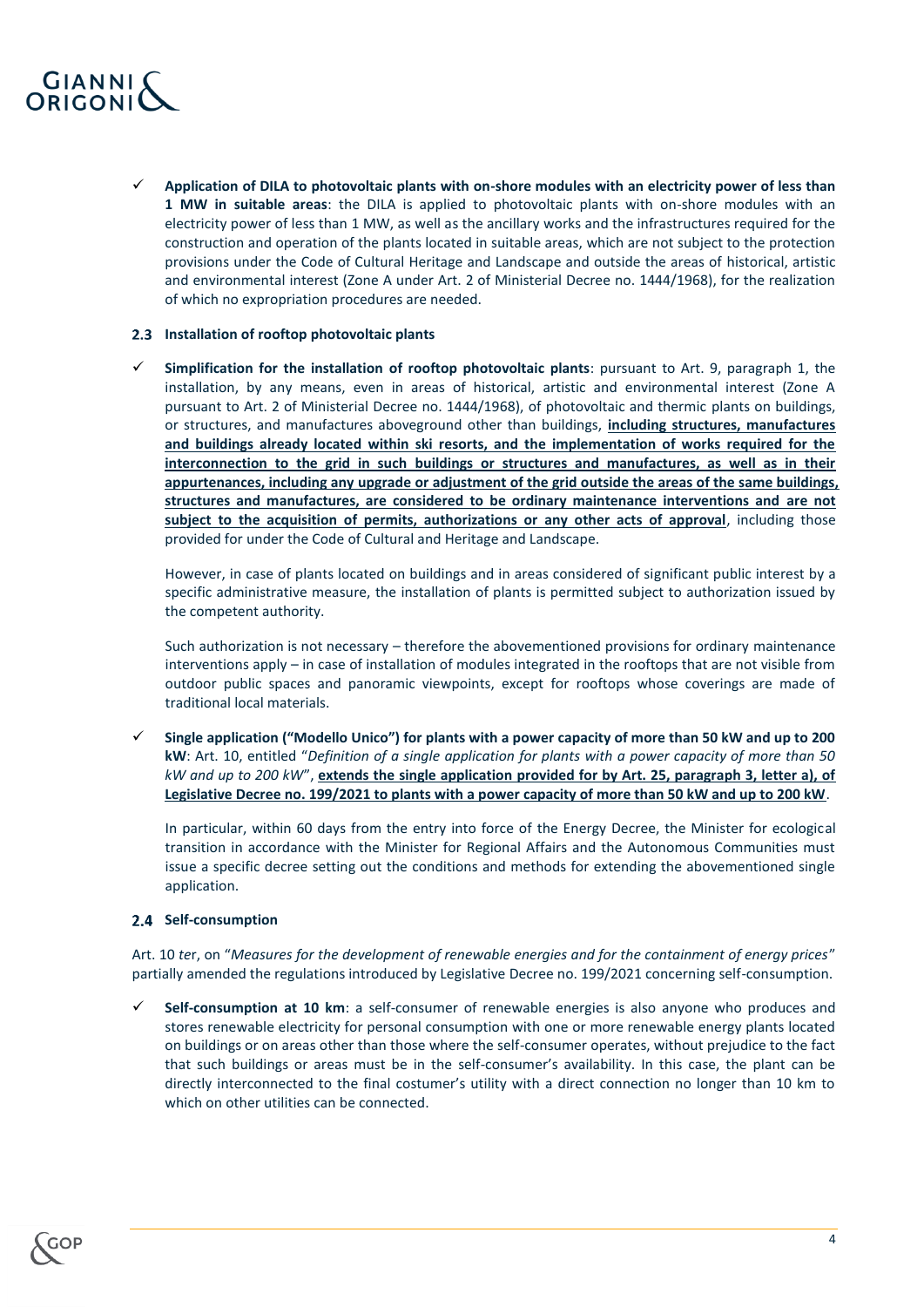

 **Access to incentives**: the self-consumer of renewable energies – that uses the existing distribution grid to share the energy produced by renewable energy plants and consumes it at its own withdrawal points – can access to incentives for sharing energy (collective self-consumption or energy communities), provided for under Art. 8 of Legislative Decree no. 199/2021, and to the compensations provided for under Art. 32, paragraph 3, letter a) of Legislative Decree no. 199/2021<sup>4</sup>.

# <span id="page-4-0"></span>**Development of photovoltaic plants in agricultural areas**

Art. 11, on "*Regulation of the development of photovoltaic plants in agricultural areas*" partially amended Art. 65 of the Law-Decree 24 January 2012, no. 1 (as converted in law by Law no. 27/2012) concerning, among others, the agrivoltaic plants.

- **Incentives for photovoltaic plants in agricultural areas**: the condition for the admission to incentives for agrivoltaic plants is the implementation of monitoring systems to be adopted on the basis of Guidelines to be approved within 30 days from the entry into force of the Energy Decree (*i.e.*, 30 May 2022) by the Council for Research in Agriculture and Analysis of Agricultural Economics (CREA), in cooperation with the Manager of the Energy Services Manager (*Gestore dei Servizi Energetici – GSE S.p.A.*).
- **No installation of photovoltaic plants for 10 years on areas where agrivoltaic plants are located**: the parcels (even if resulting from a fractioning or transfer of lands) where the agrivoltaic plants with the assembly of the modules elevated from the ground with the possibility of rotation, cannot be object of further requests for the installation of photovoltaic plants for 10 years following the issuance of the incentives.

#### <span id="page-4-1"></span>**Simplification of authorization procedures for off-shore plants**

Art. 13, on "*Streamlining and simplification of authorization procedures for offshore plants*" simplified the procedures for the construction of off-shore electricity production plants.

- Single authorization also for interconnection works: the AU procedure<sup>5</sup> applies not only to off-shore plants **but also to the relevant interconnection works**.
- **Simplification of authorization procedures**: in the authorization procedures for off-shore plants located also in areas not subject to constraints (i) the opinion of the competent landscape authority is mandatory but not-binding and (ii) the procedural time limits are reduced by one third.
- **Prohibition of moratoria**: pending the identification of suitable areas, moratoria or suspensions of the terms of the authorization procedures cannot be arranged for applications already submitted, also with reference to the construction of renewable energy plants located in areas not subject to constraints incompatible with the establishment of off-shore plants.

<sup>5</sup> For off-shore plants, the AU is issued by the Ministry of Ecological Transition in agreement with the Ministry of Infrastructure and Sustainable Mobility and after consulting the Ministry of Agricultural, Food and Forestry Policies (and no longer by the Ministry of Transport, after consulting the Minister of Economic Development and the Ministry of the Environment and Protection of Land and Sea, following the granting of a concession for use of state property by the competent maritime authority).



1

<sup>4</sup> However, in the event that the self-consumer (i) builds a renewable energy plant directly interconnected to the final costumer's utility by means of a direct connection no longer than 10 km, may access to the incentives for plants with a capacity exceeding 1 MW (as provided for under Art. 6 of Legislative Decree no. 199/2021), for small plants (as provided for under Art. 7 of Legislative Decree no. 199/2021), and energy sharing (as provided for under Art. 8 of Legislative Decree no. 199/2021).